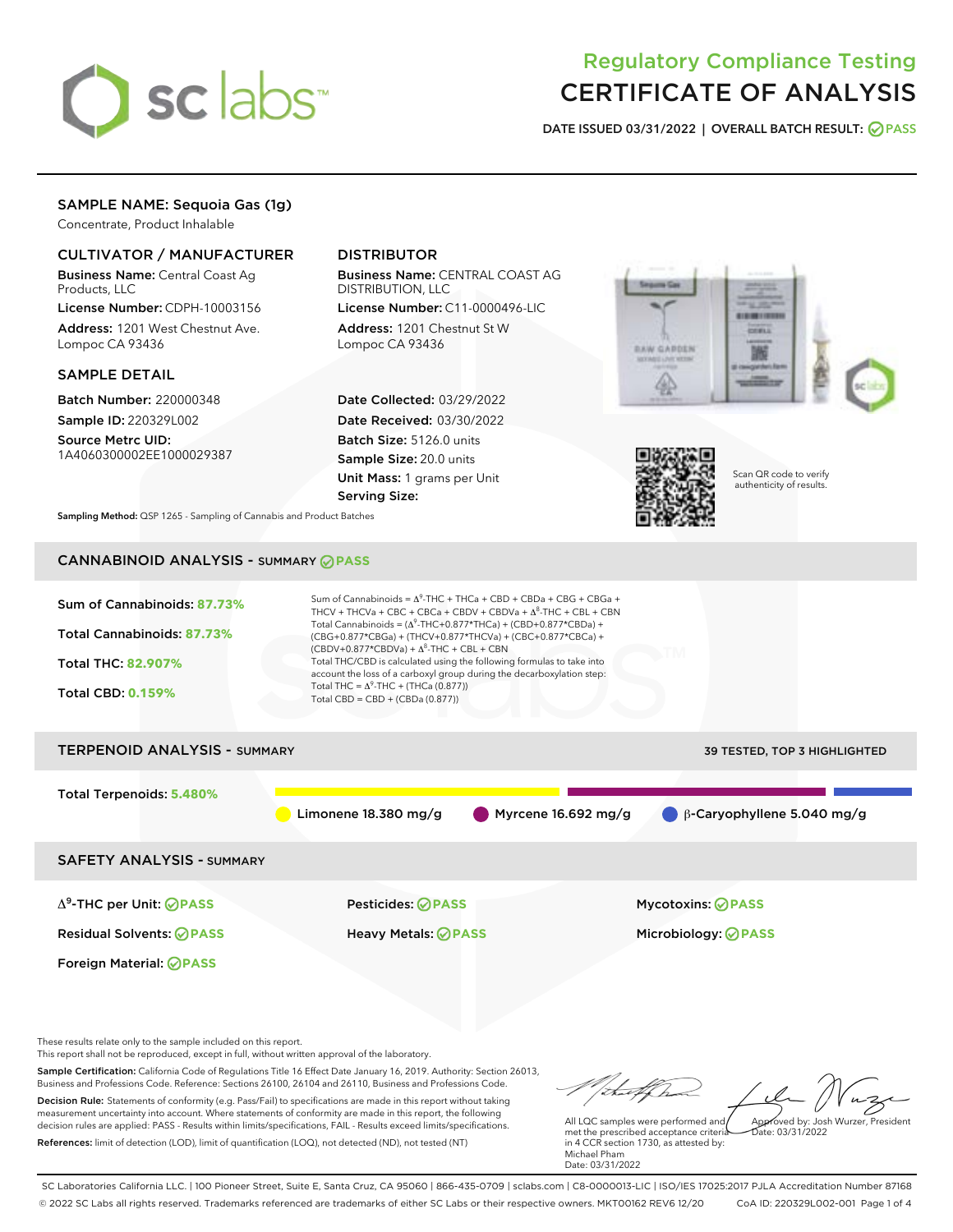



SEQUOIA GAS (1G) | DATE ISSUED 03/31/2022 | OVERALL BATCH RESULT: @ PASS

#### CANNABINOID TEST RESULTS - 03/31/2022 2 PASS

Tested by high-performance liquid chromatography with diode-array detection (HPLC-DAD). **Method:** QSP 1157 - Analysis of Cannabinoids by HPLC-DAD

#### TOTAL CANNABINOIDS: **87.73%**

Total Cannabinoids (Total THC) + (Total CBD) + (Total CBG) + (Total THCV) + (Total CBC) +  $(Total CBDV) +  $\Delta^8$ -THC + CBL + CBN$ 

TOTAL THC: **82.907%** Total THC (Δ<sup>9</sup> -THC+0.877\*THCa)

TOTAL CBD: **0.159%** Total CBD (CBD+0.877\*CBDa)

TOTAL CBG: 3.645% Total CBG (CBG+0.877\*CBGa)

TOTAL THCV: 0.43% Total THCV (THCV+0.877\*THCVa)

TOTAL CBC: ND Total CBC (CBC+0.877\*CBCa)

TOTAL CBDV: ND Total CBDV (CBDV+0.877\*CBDVa)

| <b>COMPOUND</b>  | LOD/LOQ<br>(mg/g)          | <b>MEASUREMENT</b><br><b>UNCERTAINTY</b><br>(mg/g) | <b>RESULT</b><br>(mg/g) | <b>RESULT</b><br>(%) |
|------------------|----------------------------|----------------------------------------------------|-------------------------|----------------------|
| $\Lambda^9$ -THC | 0.06/0.26                  | ±22.219                                            | 829.07                  | 82.907               |
| <b>CBG</b>       | 0.06/0.19                  | ±1.119                                             | 36.45                   | 3.645                |
| <b>THCV</b>      | 0.1/0.2                    | ±0.17                                              | 4.3                     | 0.43                 |
| $\Delta^8$ -THC  | 0.1/0.4                    | $\pm 0.25$                                         | 4.0                     | 0.40                 |
| <b>CBN</b>       | 0.1/0.3                    | $\pm 0.10$                                         | 1.9                     | 0.19                 |
| <b>CBD</b>       | 0.07/0.29                  | ±0.057                                             | 1.59                    | 0.159                |
| <b>THCa</b>      | 0.05/0.14                  | N/A                                                | <b>ND</b>               | <b>ND</b>            |
| <b>THCVa</b>     | 0.07 / 0.20                | N/A                                                | <b>ND</b>               | <b>ND</b>            |
| <b>CBDa</b>      | 0.02/0.19                  | N/A                                                | <b>ND</b>               | <b>ND</b>            |
| <b>CBDV</b>      | 0.04 / 0.15                | N/A                                                | <b>ND</b>               | <b>ND</b>            |
| <b>CBDVa</b>     | 0.03/0.53                  | N/A                                                | <b>ND</b>               | <b>ND</b>            |
| <b>CBGa</b>      | 0.1 / 0.2                  | N/A                                                | <b>ND</b>               | <b>ND</b>            |
| <b>CBL</b>       | 0.06 / 0.24                | N/A                                                | <b>ND</b>               | <b>ND</b>            |
| <b>CBC</b>       | 0.2 / 0.5                  | N/A                                                | <b>ND</b>               | <b>ND</b>            |
| <b>CBCa</b>      | 0.07/0.28                  | N/A                                                | <b>ND</b>               | <b>ND</b>            |
|                  | <b>SUM OF CANNABINOIDS</b> |                                                    | 877.3 mg/g              | 87.73%               |

#### **UNIT MASS: 1 grams per Unit**

| $\Delta^9$ -THC per Unit               | 1100 per-package limit | 829.07 mg/unit  | <b>PASS</b> |
|----------------------------------------|------------------------|-----------------|-------------|
| <b>Total THC per Unit</b>              |                        | 829.07 mg/unit  |             |
| <b>CBD per Unit</b>                    |                        | $1.59$ mg/unit  |             |
| <b>Total CBD per Unit</b>              |                        | $1.59$ mg/unit  |             |
| <b>Sum of Cannabinoids</b><br>per Unit |                        | 877.3 mg/unit   |             |
| <b>Total Cannabinoids</b><br>per Unit  |                        | $877.3$ mg/unit |             |

#### TERPENOID TEST RESULTS - 03/31/2022

Terpene analysis utilizing gas chromatography-flame ionization detection (GC-FID). **Method:** QSP 1192 - Analysis of Terpenoids by GC-FID

| <b>COMPOUND</b>         | LOD/LOQ<br>(mg/g) | <b>MEASUREMENT</b><br><b>UNCERTAINTY</b><br>(mg/g) | <b>RESULT</b><br>(mg/g)                         | <b>RESULT</b><br>(%) |
|-------------------------|-------------------|----------------------------------------------------|-------------------------------------------------|----------------------|
| Limonene                | 0.005 / 0.016     | ±0.2040                                            | 18.380                                          | 1.8380               |
| <b>Myrcene</b>          | 0.008 / 0.025     | ±0.1669                                            | 16.692                                          | 1.6692               |
| β-Caryophyllene         | 0.004 / 0.012     | ±0.1396                                            | 5.040                                           | 0.5040               |
| β-Pinene                | 0.004 / 0.014     | ±0.0269                                            | 3.026                                           | 0.3026               |
| $\alpha$ -Pinene        | 0.005 / 0.017     | ±0.0174                                            | 2.593                                           | 0.2593               |
| <b>Terpinolene</b>      | 0.008 / 0.026     | ±0.0377                                            | 2.374                                           | 0.2374               |
| $\alpha$ -Humulene      | 0.009 / 0.029     | ±0.0402                                            | 1.608                                           | 0.1608               |
| Linalool                | 0.009 / 0.032     | ±0.0295                                            | 0.997                                           | 0.0997               |
| Fenchol                 | 0.010 / 0.034     | ±0.0244                                            | 0.809                                           | 0.0809               |
| β-Ocimene               | 0.006 / 0.020     | ±0.0133                                            | 0.532                                           | 0.0532               |
| <b>Terpineol</b>        | 0.009 / 0.031     | ±0.0253                                            | 0.530                                           | 0.0530               |
| $\alpha$ -Bisabolol     | 0.008 / 0.026     | ±0.0209                                            | 0.504                                           | 0.0504               |
| trans-ß-Farnesene       | 0.008 / 0.025     | ±0.0106                                            | 0.384                                           | 0.0384               |
| Camphene                | 0.005 / 0.015     | ±0.0032                                            | 0.360                                           | 0.0360               |
| <b>Borneol</b>          | 0.005 / 0.016     | ±0.0048                                            | 0.147                                           | 0.0147               |
| Nerolidol               | 0.006 / 0.019     | ±0.0067                                            | 0.137                                           | 0.0137               |
| Fenchone                | 0.009 / 0.028     | ±0.0026                                            | 0.117                                           | 0.0117               |
| $\alpha$ -Phellandrene  | 0.006 / 0.020     | ±0.0011                                            | 0.100                                           | 0.0100               |
| Valencene               | 0.009 / 0.030     | ±0.0044                                            | 0.082                                           | 0.0082               |
| $\Delta^3$ -Carene      | 0.005 / 0.018     | ±0.0009                                            | 0.078                                           | 0.0078               |
| $\alpha$ -Terpinene     | 0.005 / 0.017     | ±0.0008                                            | 0.069                                           | 0.0069               |
| $\gamma$ -Terpinene     | 0.006 / 0.018     | ±0.0009                                            | 0.064                                           | 0.0064               |
| Caryophyllene<br>Oxide  | 0.010 / 0.033     | ±0.0022                                            | 0.061                                           | 0.0061               |
| Guaiol                  | 0.009 / 0.030     | ±0.0020                                            | 0.055                                           | 0.0055               |
| Citronellol             | 0.003 / 0.010     | ±0.0014                                            | 0.036                                           | 0.0036               |
| Sabinene                | 0.004 / 0.014     | ±0.0001                                            | 0.016                                           | 0.0016               |
| Geraniol                | 0.002 / 0.007     | ±0.0003                                            | 0.009                                           | 0.0009               |
| p-Cymene                | 0.005 / 0.016     | N/A                                                | <loq< th=""><th><loq< th=""></loq<></th></loq<> | <loq< th=""></loq<>  |
| Sabinene Hydrate        | 0.006 / 0.022     | N/A                                                | <loq< th=""><th><loq< th=""></loq<></th></loq<> | <loq< th=""></loq<>  |
| Eucalyptol              | 0.006 / 0.018     | N/A                                                | <b>ND</b>                                       | <b>ND</b>            |
| Isopulegol              | 0.005 / 0.016     | N/A                                                | ND                                              | ND                   |
| Camphor                 | 0.006 / 0.019     | N/A                                                | <b>ND</b>                                       | <b>ND</b>            |
| Isoborneol              | 0.004 / 0.012     | N/A                                                | <b>ND</b>                                       | <b>ND</b>            |
| Menthol                 | 0.008 / 0.025     | N/A                                                | ND                                              | ND                   |
| Nerol                   | 0.003 / 0.011     | N/A                                                | ND                                              | ND                   |
| Pulegone                | 0.003 / 0.011     | N/A                                                | <b>ND</b>                                       | <b>ND</b>            |
| <b>Geranyl Acetate</b>  | 0.004 / 0.014     | N/A                                                | ND                                              | <b>ND</b>            |
| $\alpha$ -Cedrene       | 0.005 / 0.016     | N/A                                                | <b>ND</b>                                       | ND                   |
| Cedrol                  | 0.008 / 0.027     | N/A                                                | <b>ND</b>                                       | ND                   |
| <b>TOTAL TERPENOIDS</b> |                   |                                                    | 54.800 mg/g                                     | 5.480%               |

SC Laboratories California LLC. | 100 Pioneer Street, Suite E, Santa Cruz, CA 95060 | 866-435-0709 | sclabs.com | C8-0000013-LIC | ISO/IES 17025:2017 PJLA Accreditation Number 87168 © 2022 SC Labs all rights reserved. Trademarks referenced are trademarks of either SC Labs or their respective owners. MKT00162 REV6 12/20 CoA ID: 220329L002-001 Page 2 of 4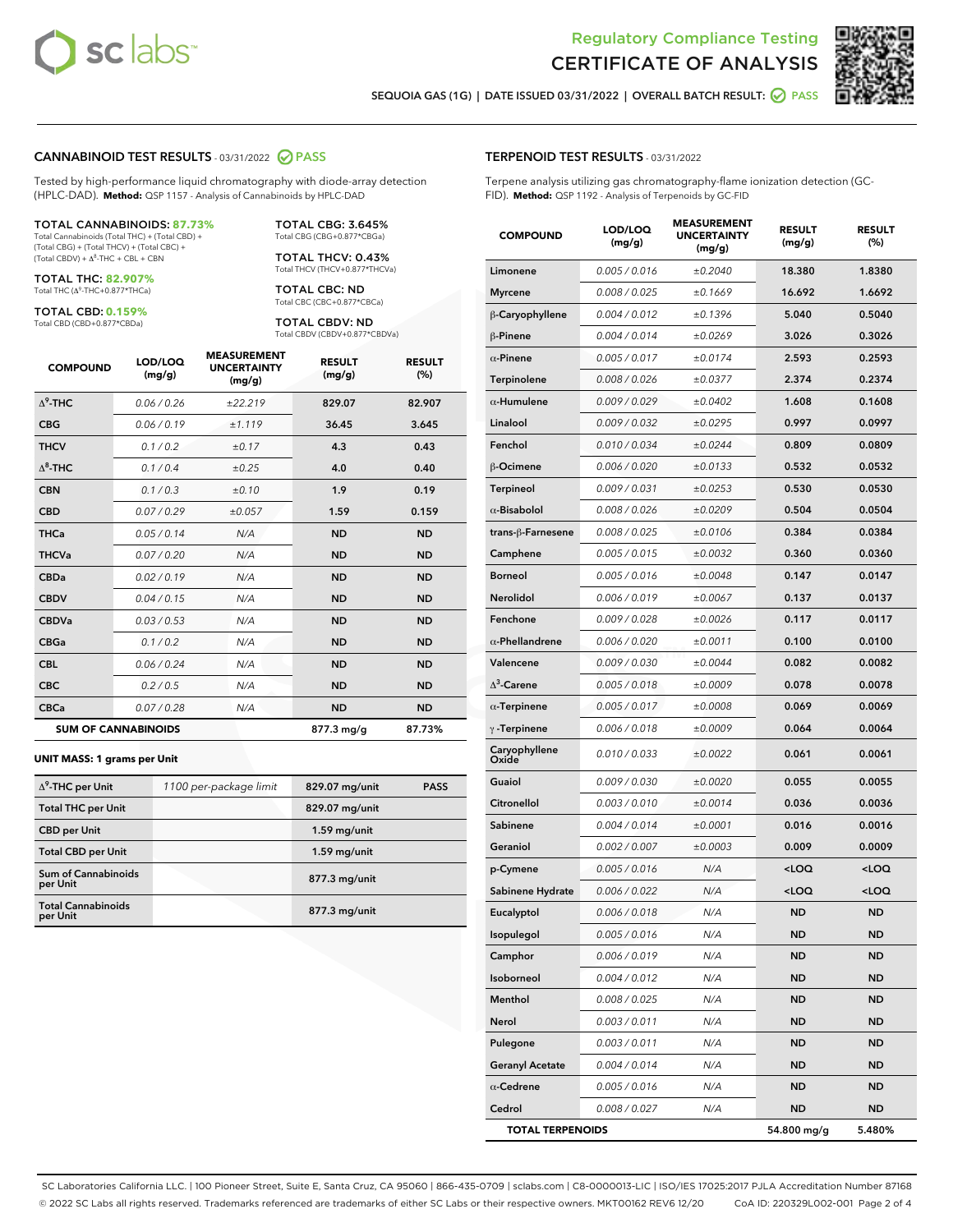



SEQUOIA GAS (1G) | DATE ISSUED 03/31/2022 | OVERALL BATCH RESULT: 2 PASS

## CATEGORY 1 PESTICIDE TEST RESULTS - 03/31/2022 2 PASS

Pesticide and plant growth regulator analysis utilizing high-performance liquid chromatography-mass spectrometry (HPLC-MS) or gas chromatography-mass spectrometry (GC-MS). \*GC-MS utilized where indicated. **Method:** QSP 1212 - Analysis of Pesticides and Mycotoxins by LC-MS or QSP 1213 - Analysis of Pesticides by GC-MS

| <b>COMPOUND</b>             | LOD/LOQ<br>$(\mu g/g)$ | <b>ACTION</b><br>LIMIT<br>$(\mu g/g)$ | <b>MEASUREMENT</b><br><b>UNCERTAINTY</b><br>$(\mu g/g)$ | <b>RESULT</b><br>$(\mu g/g)$ | <b>RESULT</b> |
|-----------------------------|------------------------|---------------------------------------|---------------------------------------------------------|------------------------------|---------------|
| Aldicarb                    | 0.03 / 0.08            | $\ge$ LOD                             | N/A                                                     | <b>ND</b>                    | <b>PASS</b>   |
| Carbofuran                  | 0.02 / 0.05            | $>$ LOD                               | N/A                                                     | <b>ND</b>                    | <b>PASS</b>   |
| Chlordane*                  | 0.03/0.08              | $>$ LOD                               | N/A                                                     | <b>ND</b>                    | <b>PASS</b>   |
| Chlorfenapyr*               | 0.03/0.10              | $>$ LOD                               | N/A                                                     | <b>ND</b>                    | <b>PASS</b>   |
| Chlorpyrifos                | 0.02 / 0.06            | $>$ LOD                               | N/A                                                     | <b>ND</b>                    | <b>PASS</b>   |
| Coumaphos                   | 0.02 / 0.07            | $\ge$ LOD                             | N/A                                                     | <b>ND</b>                    | <b>PASS</b>   |
| Daminozide                  | 0.02 / 0.07            | $>$ LOD                               | N/A                                                     | <b>ND</b>                    | <b>PASS</b>   |
| <b>Dichlorvos</b><br>(DDVP) | 0.03 / 0.09            | $>$ LOD                               | N/A                                                     | <b>ND</b>                    | <b>PASS</b>   |
| Dimethoate                  | 0.03 / 0.08            | $\ge$ LOD                             | N/A                                                     | <b>ND</b>                    | <b>PASS</b>   |
| Ethoprophos                 | 0.03/0.10              | $\ge$ LOD                             | N/A                                                     | <b>ND</b>                    | <b>PASS</b>   |
| Etofenprox                  | 0.02 / 0.06            | $\ge$ LOD                             | N/A                                                     | <b>ND</b>                    | <b>PASS</b>   |
| Fenoxycarb                  | 0.03 / 0.08            | $\ge$ LOD                             | N/A                                                     | <b>ND</b>                    | <b>PASS</b>   |
| Fipronil                    | 0.03 / 0.08            | $\ge$ LOD                             | N/A                                                     | <b>ND</b>                    | <b>PASS</b>   |
| Imazalil                    | 0.02/0.06              | $>$ LOD                               | N/A                                                     | <b>ND</b>                    | <b>PASS</b>   |
| <b>Methiocarb</b>           | 0.02 / 0.07            | $\ge$ LOD                             | N/A                                                     | <b>ND</b>                    | <b>PASS</b>   |
| Parathion-methyl            | 0.03/0.10              | $\ge$ LOD                             | N/A                                                     | <b>ND</b>                    | <b>PASS</b>   |
| <b>Mevinphos</b>            | 0.03/0.09              | $>$ LOD                               | N/A                                                     | <b>ND</b>                    | <b>PASS</b>   |
| Paclobutrazol               | 0.02 / 0.05            | $>$ LOD                               | N/A                                                     | <b>ND</b>                    | <b>PASS</b>   |
| Propoxur                    | 0.03/0.09              | $\ge$ LOD                             | N/A                                                     | <b>ND</b>                    | <b>PASS</b>   |
| Spiroxamine                 | 0.03 / 0.08            | $\ge$ LOD                             | N/A                                                     | <b>ND</b>                    | <b>PASS</b>   |
| Thiacloprid                 | 0.03/0.10              | $>$ LOD                               | N/A                                                     | <b>ND</b>                    | <b>PASS</b>   |
|                             |                        |                                       |                                                         |                              |               |

### CATEGORY 2 PESTICIDE TEST RESULTS - 03/31/2022 @ PASS

| <b>COMPOUND</b>          | LOD/LOQ<br>$(\mu g/g)$ | <b>ACTION</b><br><b>LIMIT</b><br>$(\mu g/g)$ | <b>MEASUREMENT</b><br><b>UNCERTAINTY</b><br>$(\mu g/g)$ | <b>RESULT</b><br>$(\mu g/g)$ | <b>RESULT</b> |
|--------------------------|------------------------|----------------------------------------------|---------------------------------------------------------|------------------------------|---------------|
| Abamectin                | 0.03/0.10              | 0.1                                          | N/A                                                     | <b>ND</b>                    | <b>PASS</b>   |
| Acephate                 | 0.02/0.07              | 0.1                                          | N/A                                                     | <b>ND</b>                    | <b>PASS</b>   |
| Acequinocyl              | 0.02/0.07              | 0.1                                          | N/A                                                     | <b>ND</b>                    | <b>PASS</b>   |
| Acetamiprid              | 0.02/0.05              | 0.1                                          | N/A                                                     | <b>ND</b>                    | <b>PASS</b>   |
| Azoxystrobin             | 0.02 / 0.07            | 0.1                                          | N/A                                                     | <b>ND</b>                    | <b>PASS</b>   |
| <b>Bifenazate</b>        | 0.01/0.04              | 0.1                                          | N/A                                                     | <b>ND</b>                    | <b>PASS</b>   |
| <b>Bifenthrin</b>        | 0.02 / 0.05            | 3                                            | N/A                                                     | <b>ND</b>                    | <b>PASS</b>   |
| <b>Boscalid</b>          | 0.03/0.09              | 0.1                                          | N/A                                                     | <b>ND</b>                    | <b>PASS</b>   |
| Captan                   | 0.19/0.57              | 0.7                                          | N/A                                                     | <b>ND</b>                    | <b>PASS</b>   |
| Carbaryl                 | 0.02/0.06              | 0.5                                          | N/A                                                     | <b>ND</b>                    | <b>PASS</b>   |
| Chlorantranilip-<br>role | 0.04/0.12              | 10                                           | N/A                                                     | <b>ND</b>                    | <b>PASS</b>   |
| Clofentezine             | 0.03/0.09              | 0.1                                          | N/A                                                     | <b>ND</b>                    | <b>PASS</b>   |

#### CATEGORY 2 PESTICIDE TEST RESULTS - 03/31/2022 continued

| <b>COMPOUND</b>               | LOD/LOQ<br>(µg/g) | <b>ACTION</b><br><b>LIMIT</b><br>$(\mu g/g)$ | <b>MEASUREMENT</b><br><b>UNCERTAINTY</b><br>$(\mu g/g)$ | <b>RESULT</b><br>(µg/g) | <b>RESULT</b> |
|-------------------------------|-------------------|----------------------------------------------|---------------------------------------------------------|-------------------------|---------------|
| Cyfluthrin                    | 0.12 / 0.38       | $\overline{c}$                               | N/A                                                     | <b>ND</b>               | <b>PASS</b>   |
| Cypermethrin                  | 0.11 / 0.32       | 1                                            | N/A                                                     | <b>ND</b>               | <b>PASS</b>   |
| <b>Diazinon</b>               | 0.02 / 0.05       | 0.1                                          | N/A                                                     | <b>ND</b>               | <b>PASS</b>   |
| Dimethomorph                  | 0.03 / 0.09       | 2                                            | N/A                                                     | <b>ND</b>               | <b>PASS</b>   |
| Etoxazole                     | 0.02 / 0.06       | 0.1                                          | N/A                                                     | <b>ND</b>               | <b>PASS</b>   |
| Fenhexamid                    | 0.03 / 0.09       | 0.1                                          | N/A                                                     | <b>ND</b>               | <b>PASS</b>   |
| Fenpyroximate                 | 0.02 / 0.06       | 0.1                                          | N/A                                                     | <b>ND</b>               | <b>PASS</b>   |
| Flonicamid                    | 0.03 / 0.10       | 0.1                                          | N/A                                                     | <b>ND</b>               | <b>PASS</b>   |
| Fludioxonil                   | 0.03 / 0.10       | 0.1                                          | N/A                                                     | <b>ND</b>               | <b>PASS</b>   |
| Hexythiazox                   | 0.02 / 0.07       | 0.1                                          | N/A                                                     | <b>ND</b>               | <b>PASS</b>   |
| Imidacloprid                  | 0.04 / 0.11       | 5                                            | N/A                                                     | <b>ND</b>               | <b>PASS</b>   |
| Kresoxim-methyl               | 0.02 / 0.07       | 0.1                                          | N/A                                                     | <b>ND</b>               | <b>PASS</b>   |
| Malathion                     | 0.03 / 0.09       | 0.5                                          | N/A                                                     | <b>ND</b>               | <b>PASS</b>   |
| Metalaxyl                     | 0.02 / 0.07       | $\overline{c}$                               | N/A                                                     | <b>ND</b>               | <b>PASS</b>   |
| Methomyl                      | 0.03 / 0.10       | 1                                            | N/A                                                     | <b>ND</b>               | <b>PASS</b>   |
| Myclobutanil                  | 0.03 / 0.09       | 0.1                                          | N/A                                                     | <b>ND</b>               | <b>PASS</b>   |
| Naled                         | 0.02 / 0.07       | 0.1                                          | N/A                                                     | <b>ND</b>               | <b>PASS</b>   |
| Oxamyl                        | 0.04 / 0.11       | 0.5                                          | N/A                                                     | <b>ND</b>               | <b>PASS</b>   |
| Pentachloronitro-<br>benzene* | 0.03 / 0.09       | 0.1                                          | N/A                                                     | <b>ND</b>               | <b>PASS</b>   |
| Permethrin                    | 0.04 / 0.12       | 0.5                                          | N/A                                                     | <b>ND</b>               | <b>PASS</b>   |
| Phosmet                       | 0.03 / 0.10       | 0.1                                          | N/A                                                     | <b>ND</b>               | <b>PASS</b>   |
| Piperonyl<br><b>Butoxide</b>  | 0.02 / 0.07       | 3                                            | N/A                                                     | <b>ND</b>               | <b>PASS</b>   |
| Prallethrin                   | 0.03 / 0.08       | 0.1                                          | N/A                                                     | <b>ND</b>               | <b>PASS</b>   |
| Propiconazole                 | 0.02 / 0.07       | 0.1                                          | N/A                                                     | <b>ND</b>               | <b>PASS</b>   |
| Pyrethrins                    | 0.04 / 0.12       | 0.5                                          | N/A                                                     | <b>ND</b>               | <b>PASS</b>   |
| Pyridaben                     | 0.02 / 0.07       | 0.1                                          | N/A                                                     | <b>ND</b>               | <b>PASS</b>   |
| Spinetoram                    | 0.02 / 0.07       | 0.1                                          | N/A                                                     | <b>ND</b>               | <b>PASS</b>   |
| Spinosad                      | 0.02 / 0.07       | 0.1                                          | N/A                                                     | <b>ND</b>               | <b>PASS</b>   |
| Spiromesifen                  | 0.02 / 0.05       | 0.1                                          | N/A                                                     | <b>ND</b>               | <b>PASS</b>   |
| Spirotetramat                 | 0.02 / 0.06       | 0.1                                          | N/A                                                     | <b>ND</b>               | <b>PASS</b>   |
| Tebuconazole                  | 0.02 / 0.07       | 0.1                                          | N/A                                                     | <b>ND</b>               | <b>PASS</b>   |
| Thiamethoxam                  | 0.03 / 0.10       | 5                                            | N/A                                                     | <b>ND</b>               | <b>PASS</b>   |
| Trifloxystrobin               | 0.03 / 0.08       | 0.1                                          | N/A                                                     | <b>ND</b>               | <b>PASS</b>   |

SC Laboratories California LLC. | 100 Pioneer Street, Suite E, Santa Cruz, CA 95060 | 866-435-0709 | sclabs.com | C8-0000013-LIC | ISO/IES 17025:2017 PJLA Accreditation Number 87168 © 2022 SC Labs all rights reserved. Trademarks referenced are trademarks of either SC Labs or their respective owners. MKT00162 REV6 12/20 CoA ID: 220329L002-001 Page 3 of 4